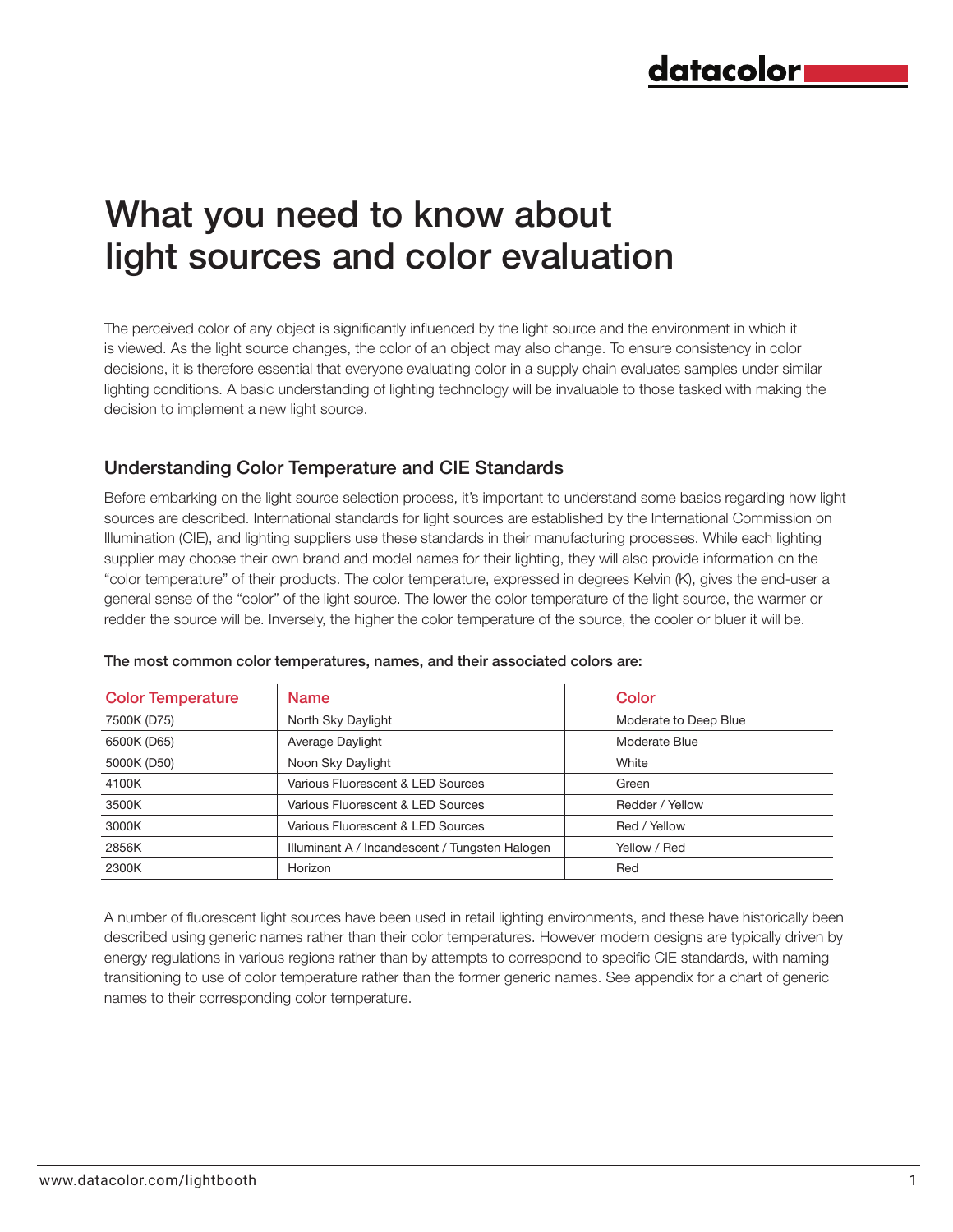### Understanding Types of Light Sources

A variety of lighting products are available in the market today, and each product will produce visible light energy by one of several methods.

**Incandescent and Tungsten Filament:** Historically, the typical light bulb found in the home has been an incandescent tungsten lamp. This type of lamp utilizes a tungsten filament that will glow when electricity is passed through it. But this process generates wasted energy in the form of heat, so in the interest of energy conservation many lamps of this type have been discontinued. As a result, today we are seeing a greater number of compact fluorescents and LED lamps used in the home environment.

datacolor

 A quartz halogen lamp is a specific type of incandescent tungsten lamp with special characteristics to give the lamp a more uniform output over its life cycle. These lamps are used when a yellowish to red source is required.

- **Fluorescent:** Fluorescent light sources produce light when electrical energy is applied to a glass tube containing mercury together with fluorescent compounds called "phosphors". By adjusting the types of phosphors in the lamp, lighting manufacturers can produce fluorescent tubes in a variety of styles and color temperatures. "Wide band" fluorescent tubes such as Cool White Fluorescent (CWF) have been largely replaced by more energy efficient "tri-phosphor" fluorescent tubes.
- **LED:** Light-emitting diodes (LEDs) have been used in electronics for over 50 years, but it wasn't until the relatively recent introduction of white LEDs that they have become increasingly important in retail and consumer lighting. LEDs offer significantly improved energy efficiency compared to other types of lighting and are becoming the light source of choice for many retail, office, and home environments. To ensure a positive consumer experience when products are viewed in LED lighting, it is essential that product color is developed and evaluated in comparable LED viewing conditions.
- **Ultra-Violet:** Ultra-violet (UV) light energy is not visible to the human eye but is present in natural daylight. UV energy is used to excite optical brightening agents (OBAs) and fluorescent dyes and pigments within a sample, causing them to emit visible light. The "extra" visible light makes white materials appear whiter and brighter than they would without the OBAs, and fluorescent colors exhibit the classic "neon" affect.

#### Understanding Key Stakeholders in the Lighting Decision Process

Prior to implementing a new light source, companies must evaluate what impact the change will have on the perceived color of their color standards and existing products, and then decide what (if any) corrective actions are required. Color change will fall into two categories: flare, and metamerism. Flare refers to a change in color of a material when it is viewed in different light sources. Metamerism occurs when two samples match under one lighting condition but not under another. Changing light sources can result in noticeable differences in both flare and metamerism, but the severity of the impact may be different depending on who is evaluating the products, so key stakeholders must be considered in the evaluation process:

- **Designers:** The colors designers select for their designs may look different in a new light source, impacting the overall aesthetic of the product
- **Merchandisers:** The seasonal color palette must be evaluated in the new light source to ensure that individual colors do not flare in an unacceptable direction
- **Color office:** Communication is key, and the retail/apparel color office is often responsible for implementing the global color management workflow, so their input is essential
- **Suppliers:** It's important to ensure that existing colors match standards under a new light source, and that on-going production matches the standard as well
- **Everyone who evaluates color:** Color evaluation will require light booths equipped with the proper light source, and software must be updated to calculate color differences
- **The customer:** Ultimately, you'll want to select a light source that leads to a positive customer experience and supports ongoing sales of products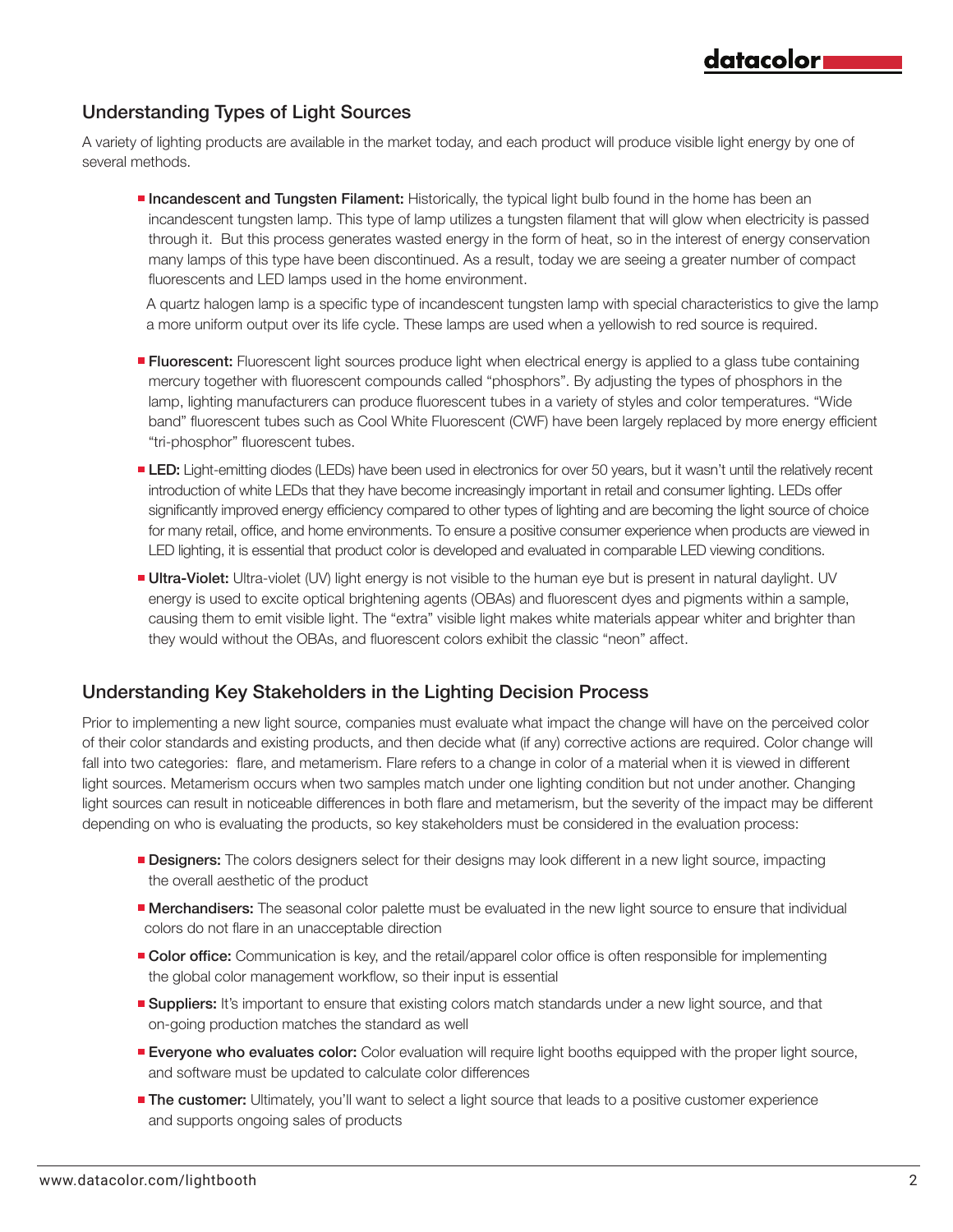#### How to Build a Light Source Implementation Plan

The key to avoiding surprises when implementing a new light source into the color development process is to start with a well-defined plan. A plan ensures that specific problems can be addressed proactively within the organization, rather than having to react to any product issues in the store. The following steps will guide you in successful implementation of a new light source:

- 1. Consider when the transition to LED needs to be complete, as timing determines the urgency of each step
- 2. Who will be impacted by the transition to a new light source, and how will their concerns be considered in the evaluation and transition?
- 3. Select a standard CIE illuminant for color development and quality control that matches as closely as possible the light source used in the environment where the products will be sold
- 4. Equip light booths internally and in the supply chain with matching light sources
- 5. Ensure that matching light source data is available in color management software internally and in the supply chain
- 6. Evaluate standards to determine the impact on flare, then review with stakeholders (see above)
- 7. Evaluate samples to determine the impact on metamerism, then review with stakeholders (see above)
- 8. Based on the results of flare and metamerism evaluation, take one of three approaches for implementation in the global color development supply chain

#### Three Approaches to Implementation

Based on the results of the sample analysis, your organization may choose to take one of three approaches to implementing a new light source in your global color development supply chain:

- 1. Pick a light source for color development that is the same as the source used in store and require its use by vendors and suppliers. This approach may require additional color development as well as additional equipment.
- 2. Pick a light source that is as close as possible to the one being replaced, then continue using the original light source for color development. No additional color development work is required, but it may be difficult to find a new light source that matches the original one.
- 3. Adjust color standards to minimize issues due to flare. Changing the dyes used has the potential to produce "color constant" standards that will look the same regardless of light source, but a significant amount of color development rework may be required.

## A Final Word

Industry standards for color viewing booths have been established for color quality, light intensity, evenness of illumination, viewing/illumination geometry, and surrounding conditions. Differences in any of these conditions can affect color appearance and result in inaccurate color quality decisions. The best way to ensure accuracy and repeatability in sample color evaluation is to use a color viewing booth that meets industry specifications. Datacolor's industry-compliant viewing systems range from small desktop viewers to floor stand models to luminaires for complete color harmony rooms.

Lamps are the key component of any viewing environment. Lamps for Datacolor lighting products are designed for use in critical color viewing stations and deliver the tightest match to the industry standard curves. The lamps are manufactured with a unique blend of fluorescent phosphors or LEDs and produce a true full spectrum white light that renders colors with the highest degree of accuracy and efficiency. These lamps provide greater color fidelity and tighter compliance to the viewing standard than competitive lamps.